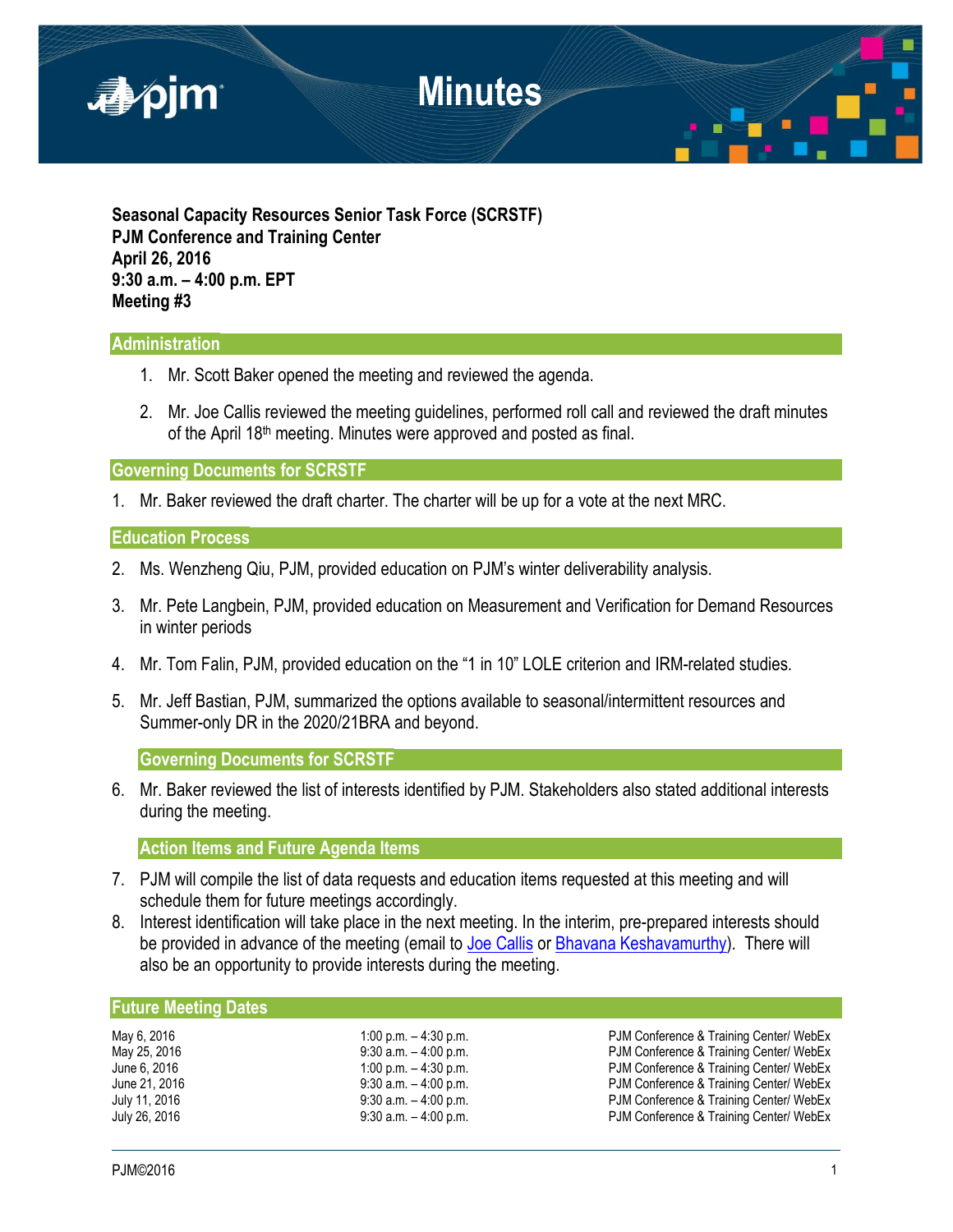

August 12, 2016 <br>August 22, 2016 **9:30 a.m.** – 4:00 p.m. – 4:30 p.m. PJM Conference & Training Center/ WebEx<br>PJM Conference & Training Center/ WebEx August 22, 2016 **1:00 p.m. – 4:30 p.m.** – 4:30 p.m. PJM Conference & Training Center/ WebEx<br>
9:30 a.m. – 4:00 p.m. PJM Conference & Training Center/ WebEx September 8, 2016 **9:30 a.m.** – 4:00 p.m. PJM Conference & Training Center/ WebEx September 23, 2016 **9:30 a.m.** – 4:00 p.m. **PJM Conference & Training Center/ WebEx**<br>19:30 a.m. – 4:00 p.m. PJM Conference & Training Center/ WebEx October 14, 2016 **9:30 a.m.** – 4:00 p.m. PJM Conference & Training Center/ WebEx<br>October 26, 2016 **9:30 a.m.** – 4:00 p.m. PJM Conference & Training Center/ WebEx October 26, 2016 **9:30 a.m.** – 4:00 p.m. PJM Conference & Training Center/ WebEx<br>
9:30 a.m. – 4:00 p.m. PJM Conference & Training Center/ WebEx 9:30 a.m. - 4:00 p.m. example 16 and 2016 PJM Conference & Training Center/ WebEx November 29, 2016 **19:30 a.m.** – 4:00 p.m. **PJM Conference & Training Center/ WebEx** December 19, 2016 **19:30 a.m.** – 4:00 p.m. **PJM Conference & Training Center/ WebEx** 

Author: B.Keshavamurthy

### **In Attendance (In Person)**

# Bhavana Keshavamurthy (Secretary)

**Name Company Name Company Name Sector** Scott Baker (Facilitator) **PJM Interconnection, LLC** Not Applicable Joe Callis (Secretary) **PJM** Interconnection, LLC Not Applicable PJM Interconnection, LLC Not Applicable David Anders **PJM Interconnection, LLC** Not Applicable Jeff Bastian **PJM Interconnection, LLC** Not Applicable Not Applicable Jerry Bell PJM Interconnection, LLC Not Applicable Aaron Berner **Not Applicable** PJM Interconnection, LLC Not Applicable Not Applicable Murty Bhavaraju **Number 2018** PJM Interconnection, LLC Not Applicable Not Applicable Susan Bruce **MCNees Wallace & Nurick LLC** Not Applicable Gregory Carmean **OPSI** OPSI Not Applicable Leonard Collins **Delware Public Advocates Office** Not Applicable Susan Covino **Noting the Covincit Coving Covincit Covincit Covincit Covincit PJM Interconnection, LLC** Not Applicable Pati Esposito **TransCanada Power Marketing Ltd.** Other Supplier Tom Falin **PJM Interconnection, LLC** Not Applicable Neal Fitch **NRG Power Marketing LLC** Neal Fitch **Generation Owner** Kenneth Foladare **IMG Midstream LLC** Generation Owner John Gdowik **PJM Interconnection, LLC** Not Applicable Michele Greening Talen Energy Marketing, LLC Generation Owner Katie Guerry **EnerNOC, Inc.** Change of the Supplier Change of the Supplier Derek Hagaman GT Power Group Not Applicable Not Applicable Chantal Hendrzak **PJM Interconnection, LLC** Not Applicable Gina Jardot **Essential Power Rock Springs, LLC** Transmission Owner Contact Transmission Owner Carl Johnson **Customized Energy Solutions, Ltd** Not Applicable Brian Kauffman **NRG Curtailment Solutions NRG Curtailment Solutions Current Solutions** Other Supplier Adam Keech **PJM Interconnection, LLC** Not Applicable Not Applicable Joe Kerecman **Calpine Energy Services, L.P.** Generation Owner George Kogut **New York Power Authority New York Power Authority CHO CHO CHO CHO CHO CHO CHO CHO CHO CHO CHO CHO CHO CHO CHO CHO CHO CHO CHO CHO CHO CHO CHO CHO CHO CHO** Pete Langbein **PJM Interconnection, LLC** Not Applicable

# Matthew McCaffree **Comverge Inc.** Comverge Inc. Not Applicable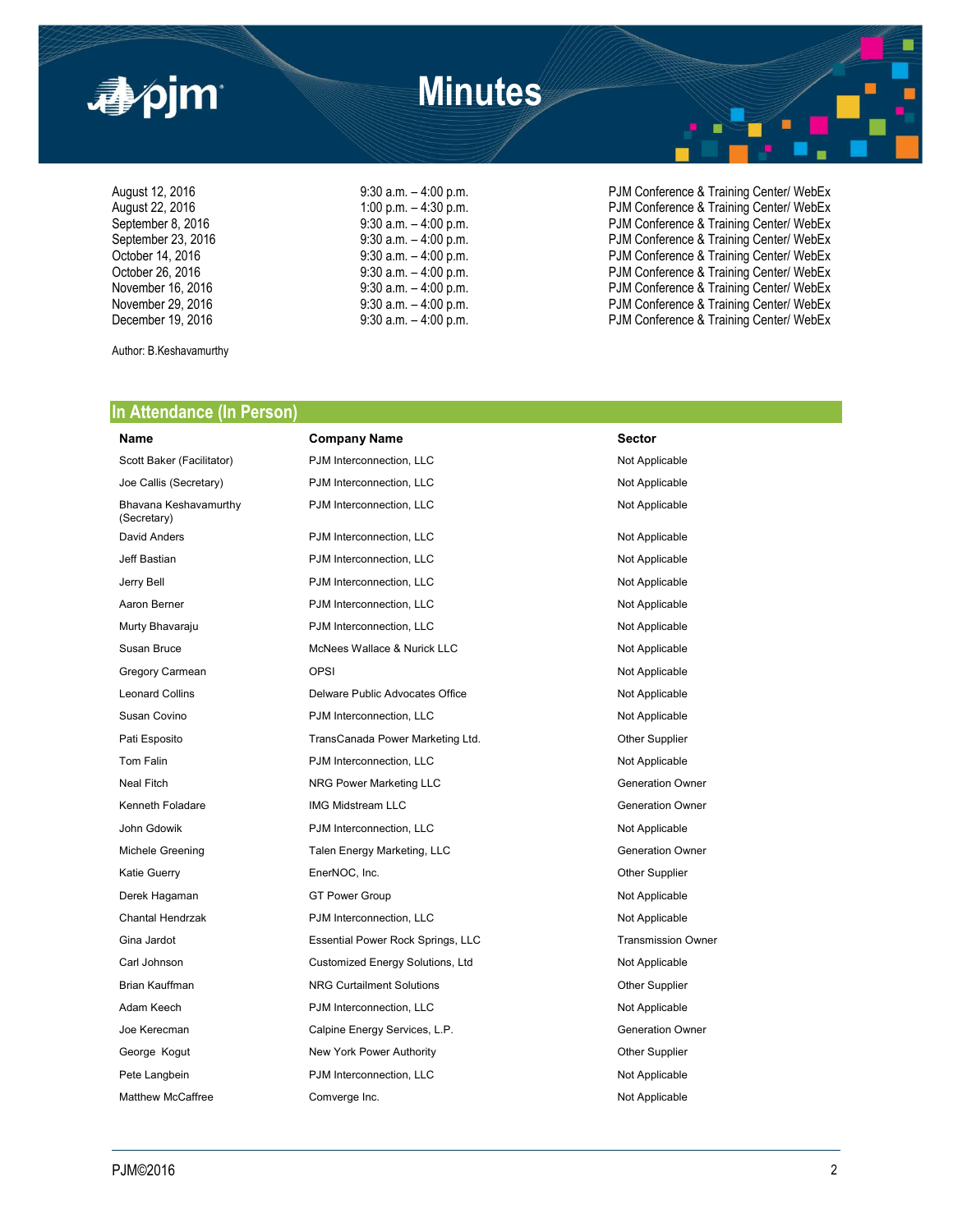

# **Minutes**

Robert O'Connell **Main Line Electricity Market Consultants** Not Applicable Greg Pakela **DTE Energy Trading, Inc. CHA CORP CONTER SUPPLIER** David Pratzon **GT Power Group** CT Power Group **Not Applicable** Ruth Price **Division of the Public Advocate of the State of Delaware** End User Customer Tom Rutigliano **Demansys Energy Community Community** Other Supplier David Scarpignato **Calpine Energy Services, L.P.** Calpine Energy Services, L.P. Paul Scheidecker **PJM Interconnection, LLC** Not Applicable Erin Sechrist **PJM Interconnection, LLC** Not Applicable Heather Thomson **Mid-Atlantic Renewable Energy Not Applicable** Jennifer Tribulski **PJM Interconnection, LLC** Not Applicable Jeffrey Whitehead **Direct Energy Business Marketing, LLC Charging Other Supplier** Dave Yannarell **Talen Energy Marketing, LLC** Communication Owner

## **In Attendance (WebEx / Teleconference)**

| Name                  | <b>Company Name</b>                                 | <b>Sector</b>               |
|-----------------------|-----------------------------------------------------|-----------------------------|
| Malcolm Ainspan       | Energy Curtailment Specialists, Inc.                | Other Supplier              |
| <b>Michael Batta</b>  | Virginia Electric & Power Company                   | <b>Transmission Owner</b>   |
| Jim Benchek           | FirstEnergy Solutions Corp.                         | <b>Transmission Owner</b>   |
| David Bloom           | Baltimore Gas and Electric Company                  | <b>Transmission Owner</b>   |
| Martin Bolan          | FirstEnergy Solutions Corp.                         | <b>Transmission Owner</b>   |
| John Brodbeck         | EDP Renewables North America, LLC                   | Other Supplier              |
| Pat Bruno             | PJM Interconnection, LLC                            | Not Applicable              |
| Bruce Campbell        | EnergyConnect, Inc.                                 | Other Supplier              |
| Jennifer Chen         | Natural Resources Defense Council                   | Not Applicable              |
| Daniel Coll           | PJM Interconnection, LLC                            | Not Applicable              |
| <b>Billy Coyle</b>    | Dominion Virginia Power                             | Not Applicable              |
| Connie Davis          | City of Cleveland, DPU, Div of Cleveland Public Pwr | <b>Electric Distributor</b> |
| Joseph DeLosa         | DE Public Service Commission                        | Not Applicable              |
| Rene Demuynck         | New Jersey Board of Public Utilities                | Not Applicable              |
| Joseph DeNavas        | Potomac Electric Power Company                      | <b>Electric Distributor</b> |
| Douglas Dickson       | New Jersey Board of Public Utilities                | Not Applicable              |
| <b>Steven Doremus</b> | EnerNOC, Inc.                                       | Other Supplier              |
| Chuck Dugan           | East Kentucky Power Cooperative, Inc.               | <b>Transmission Owner</b>   |
| Rick ES Feierabend    | Dominion Virginia Power                             | Not Applicable              |
| Guy Filomena          | Customized Energy Solutions, Ltd                    | Not Applicable              |
| Benjamin Fram         | Monitoring Analytics, LLC                           | Not Applicable              |
| Katie Fuller          | Community Energy, Inc.                              | <b>Other Supplier</b>       |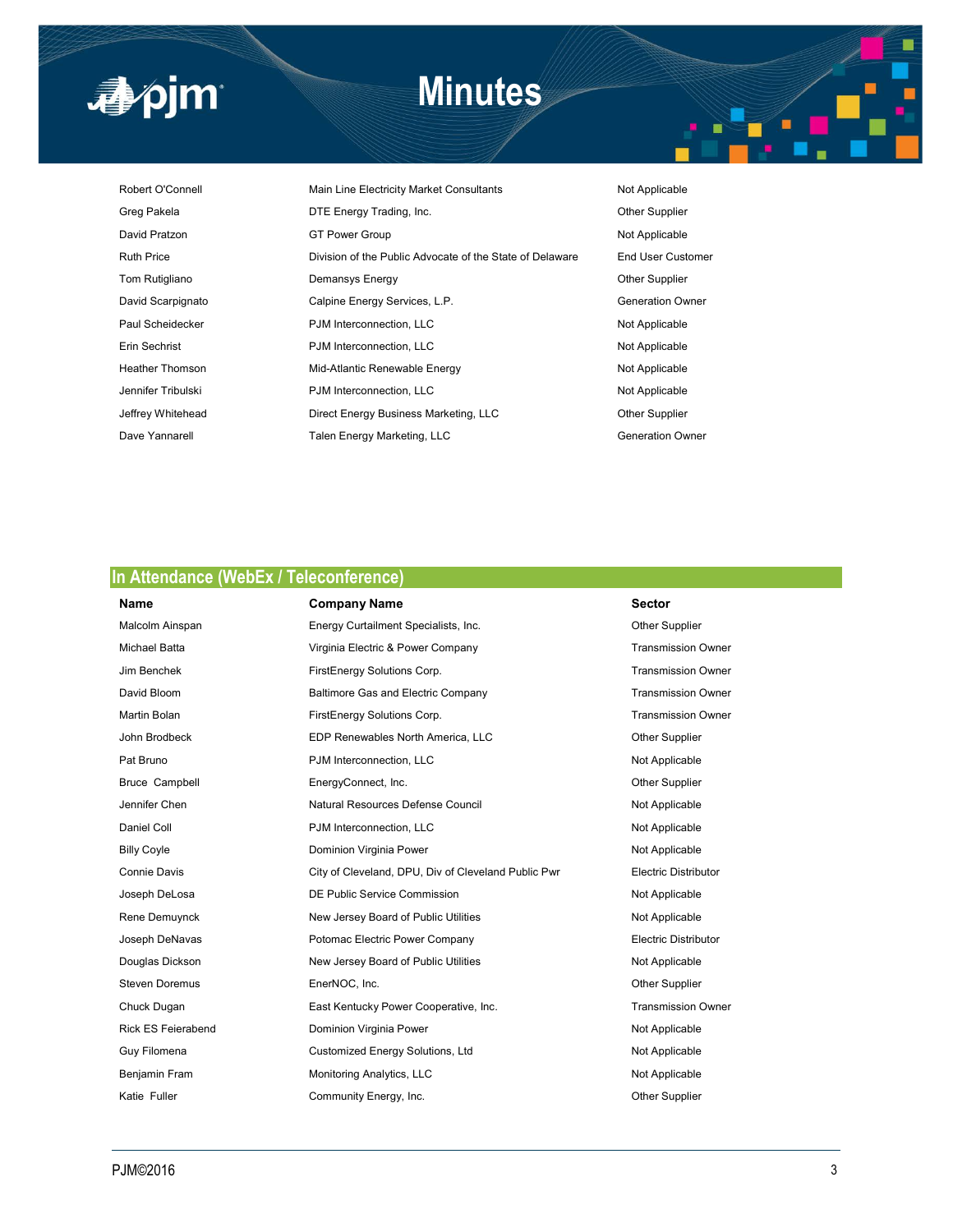

# **Minutes**

Bryan Garnett **Duke Energy Ohio, Inc.** Transmission Owner Debbie Gebolys **Public Utilities Commission of Ohio** Not Applicable Andrew Gledhill **Andrew Gledhill** PJM Interconnection, LLC **Not Applicable** Not Applicable Gary Greiner **PSEG Energy Resources and Trade LLC** Other Supplier Dan Griffiths **Consumer Advocates of PJM States** Not Applicable David Hastings **DHastCo DHastCo Not Applicable** Not Applicable Steve Hilaski Potomac Electric Power Company Electric Distributor Tom Hoatson **Riverside Generating, LLC Community** Current Cupplier Supplier Andrew Horstman **Mathem Christman** Wabash Valley Power Association, Inc. **Electric Distributor** John Horstmann **Dayton Power & Light Company Company** Transmission Owner Dana Horton **Appalachian Power Company Transmission Owner** Company Transmission Owner Eric Hsia Not Applicable **PJM Interconnection, LLC** Not Applicable Not Applicable John Hyatt **Monitoring Analytics, LLC** Not Applicable Not Applicable Michaela Jackson **EDF Trading North American, LLC Channel American**, CLC **Channel American** Bonnie Janssen **Michigan Public Servce Commission** Not Applicable Not Applicable William Jett **Duke Energy Business Services LLC** Generation Owner Marek Kaczanowski **Baltimore Gas and Electric Company** Transmission Owner Kim Karrasch **Interstate Gas Supply, Inc.** Charles Communication of the Supplier Stephen Kelly **Brookfield Energy Marketing LP Charges Constructed Brookfield Energy Marketing LP Charges** Construction Construction Construction Construction Construction Construction Construction Construction Construc Susan Kenney **PJM Interconnection, LLC** Not Applicable Not Applicable Kevin Kilgallen **Emerald Energy** Not Applicable Not Applicable Amber Kingston **Not Applicable** Unison Energy Not Applicable Not Applicable Catharine Lacy **Dominion Virginia Power** Not Applicable Not Applicable Andrew Levitt **Andrew Levitt** PJM Interconnection, LLC **Not Applicable** Not Applicable Scott Long **Allegheny Electric Cooperative, Inc.** Electric Distributor Zack Loudenburg Pennsylvania Renewable Resources, Associates Generation Owner Shelly Lyser **Rockland Electric Company Company** Transmission Owner Dave Mabry **McNees Wallace & Nurick LLC** Not Applicable Yohannes Mariam Office of the Peoples Counsel for the District of Columbia End User Customer David Marton FirstEnergy Solutions Corp. Transmission Owner Doug Matheson **EnerNOC, Inc.** EnerNOC, Inc. **COMET Supplier** Sharon Midgley **Exelon Generation Co., LLC** Sharon Midgley Generation Owner John Miller GTM Research Transmission Owner Kristin Munsch **Not Applicable** Citizens Utility Board Not Applicable Not Applicable John Nguyen Northern Virginia Electric Cooperative Electric Distributor Electric Distributor Brock Ondayko **Appalachain Power Company** Transmission Owner Amanda Phillips Wabash Valley Power Association, Inc. Electric Distributor Sean Powers Linde Energy Services, Inc. End User Customer Dann Price Constellation NewEnergy, Inc. Other Supplier Abhijit Rajan **Not Applicable** Dominion Resources **Not Applicable** Not Applicable Mike Reed **Community Energy, Inc.** Community Energy, Inc. Changes are the Community Energy, Inc. Ryan Reid **Buckeye Power Electric Distributor** Electric Distributor